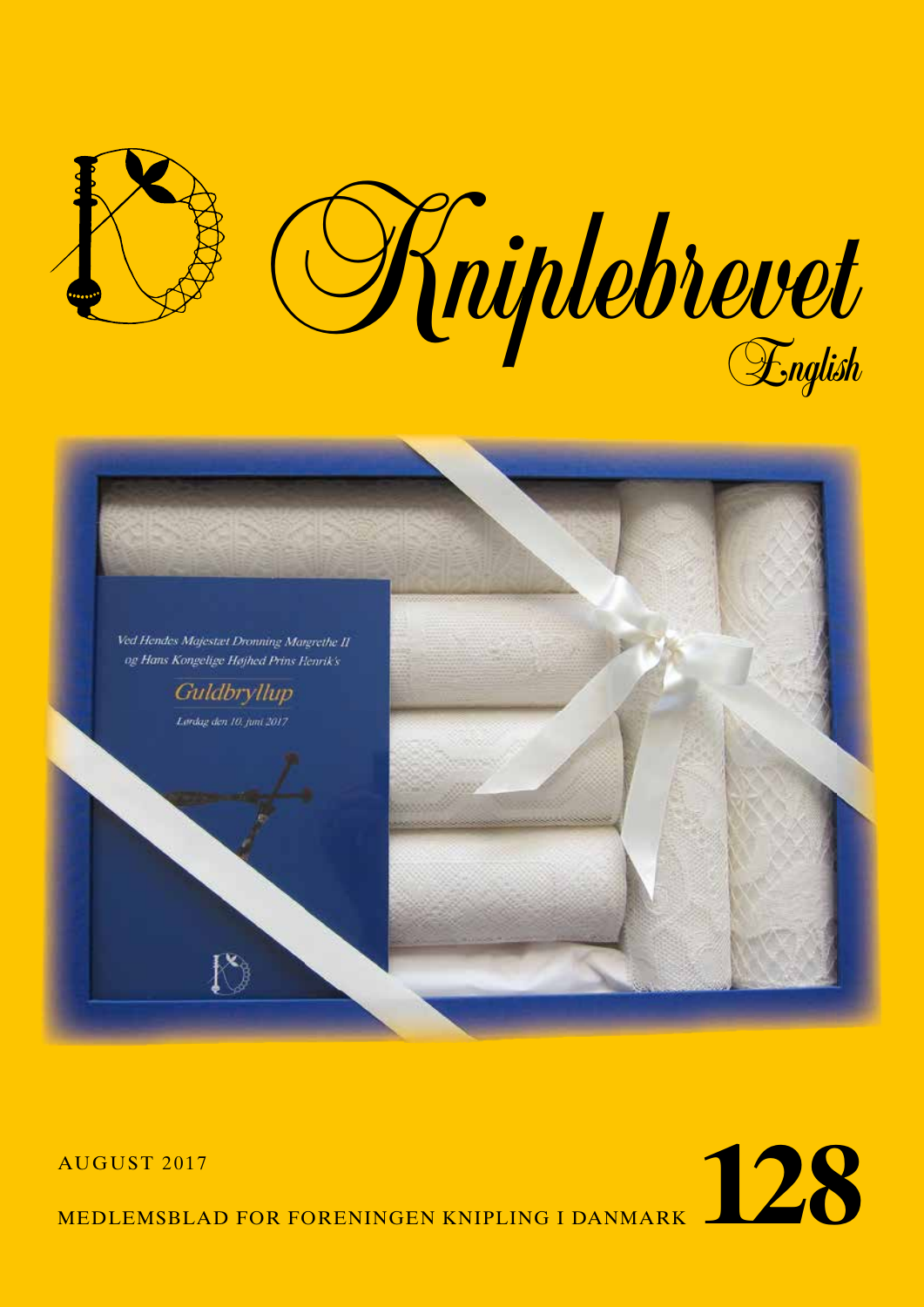## **Dear members**

The summer is about to end, and Denmark will soon return to the everyday life after a hopefully good summer. I hope that very many of you have loaded up to a new season of lace, where new projects will be started and where started projects will be finished. We told about our next project, the "Friendship quilt" in Kniplebrevet no. 126, page 28, and we would like you to participate. The project was also presented at the Annual Meeting in March this year. I hope that many of you have played a little around in order to find out with which kind of lace you want to participate. We are ready to receive all the nice and exciting pieces of lace, and to hear about your thoughts and ideas, which lies behind the choice of your special contribution.

Our treasurer has since last worked with our account system, which from now on will be online, as the old system will be faced out at the end of this year, and can therefore not be serviced. This is a big task, and Bente has worked very hard in order to get everything right.

The Golden Anniversary for Her Majesty Queen Margrethe and His Royal Majesty Prince Henrik has also passed since last, and our beautiful international present has been handed over to them. All the 18 placemats were packed with big care into a nice, blue box together with the published book. The book contains a biography of every designer, the ideas behind the chosen designs plus prickings and worksheets. Four Danish designers and three members of the board went to Amalienborg on June, 9th in order to present the gift. You may read more about this and see pictures from it inside this magazine. You can also see pictures of the wrappings and the wonderful gift. The two first patterns of the placemats are also published in this number of our magazine.

The Annual Lace day is soon coming up. We do, as usual, have an open house on our venue that day. Peter Sørensen will be there this year in order to make some fun with lace together with our guests.

We wish you all a good Annual Lace day with lots of exhibitions, workshops and visitors. We look forward to hear about it.

Have a real good lace season

## **From the Editorial Office**

This is concerning the text for the picture on the front page on Kniplebrevet no. 127, which shows a piece from an exhibition in Hjallerup hosted by Karen Vontillius and IngeGerd Stevnhoved: it was not properly presented that Vibeke Ervø (1944-2013) had made the pentagon, and we would like to put it right.

The pentagon is one of the many 3D lace pieces, which Vibeke Ervø experimented with. Vibeke Ervø participated in an international lace competition in 1994, where she earned a silver medal for her work, a ball made in three sizes. You may read more about it in Kniplebrevet no. 80, page 4-5 under "Omtale af nyere dansk kniplekunst".

IngeGerd Stevnhoved has friendly informed us about the picture of the adorable little lace making girl, pictured in Kniplebrevet no.127 in connection with the article "Pellestrian", belongs to the Museum of Art and History, Neuchatel in Switzerland. It is painted by Edmund de Pury (1845 – 1911).

IngeGerd also tells us that Mrs. Angharad Rixon comes from Australia.

Thank you to IngeGerd for these informations.

## **The German lace Congress in Wangen**

The German lace congress took place in Wangen this year. The

town is located in the southern part of Germany, not far from the Swiss border.

Our organization was represented by 2 members, Sonja Andersen and I. We flew to Munich and continued to Wangen in Algäu by car. The car trip was beautiful with snow capped mountains in the background, and unlike in Denmark, the spring had come to Wangen. Everything was green, the trees were in bloom and one could eat breakfast outside in the morning without wearing overcoats. It was indeed a welcoming taste of spring for us from Denmark.

The German lace congress is held in a new town every year, as you all are aware of. I cannot help thinking about how much work this must be for the hosting place. When I think about all the work it is to get the General Meeting on its feet, and this is on the same location every year.

As earlier mentioned, was the 35. Lace Congress held in Wangen from the 21st to the 23rd of April. This meant 3 days centered around lace, where exhibitions, fashion show, lectures, a guided town tour and sales-booths was part of the program.

Wangen is a very old town, where the old centre is carefully restored and preserved. It is a very pretty and cozy town. Benches are placed on selected areas of the town, which invites to a little stop where you can enjoy adorned houses and sculptures of the place.

The town itself took great part in the congress, which made the visit very memorable for the many visitors.

The president of the German lace organization told us that 3500 to 4000 people would visit during the 3 days of the congress.

The major had been happy to provide locations to the congress' disposition, all of them in the old part of town and within walking distance to each other. All over town were red lines drawn up on the sidewalks, which would lead us around to different exhibitions and activities. Enlarged bobbins were also hanging as guides on the street signs. It was therefore no problem to find our way around, even for people new in town. It was nice to see so much good will from the community.

The main exhibition this year was of Leni Matthaei. It was a fantastic exhibition, which you may read about in a separate article.

The German organization had, in connection with the congress, set up a competition titled "Fire and Flame". The following countries took part: Finland, France, Austria, Switzerland and of course, Germany. 29 people participated in the competition. You may read more about this in a separate article.

Another place in town displayed Austrian lace, traditional and modern. It was exciting to see the development. The exhibition was made alive by three lace makers, each with a fantastic piece of lace on their pillow.

This was also an interesting exhibition. The lace was beautiful and descriptions and dates of the lace where everywhere, so it was no doubt about what we were looking at.

The project "Fische"(Fish) from last year in Emden was also on display. I would never have dreamed that so many different fish could come out of one shape. A truly remarkable exhibition, where all thinkable techniques were used.

Results from different classes were also on show, like 3D and black/white. Again, an impressive exhibition, where one wonder what one can achieve with so few tools and materials.

Very untraditional lace, which shows the multitude of this hand craft.

Last, but not at least, there were also 2 halls with stands, 73 all in all, so it was ample opportunity to buy patterns, thread, books and accessories.

This was all in all a very impressive congress, where everything was planned in the smallest detail. The German organization had put forth an enormous amount of work, and the support from the local county officials and the engagement of the pretty town made it a great, positive and inspiring experi-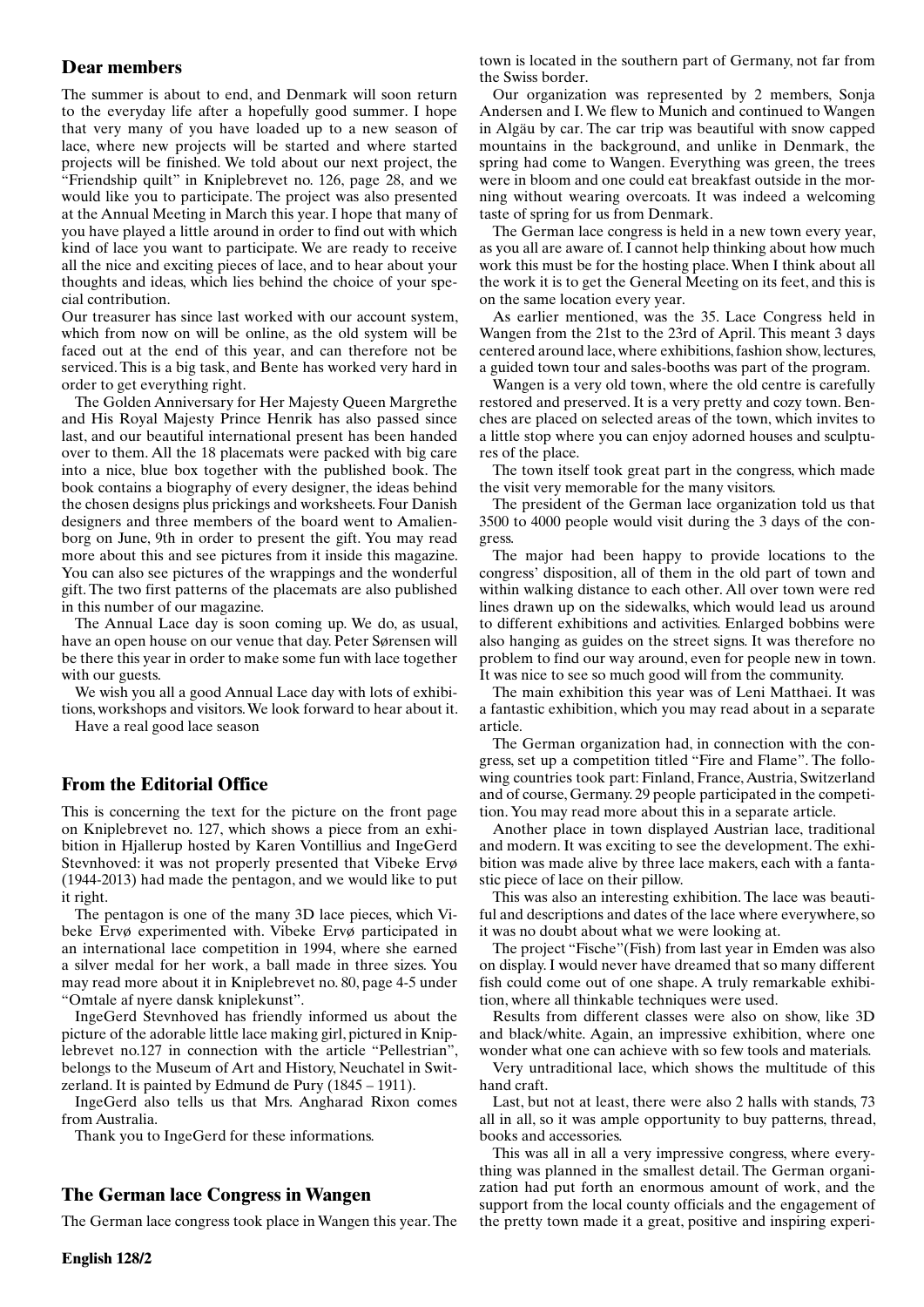ence, which gave lots of ideas and inspiration for us to work with in our own organization.

# **Wire, Metal Thread and Metallic Thread: Can You Tell the Difference?**

At this year's I.O.L.I. convention I was asked to give a talk about the similarities and differences between wire, metal thread and metallic thread used in bobbin lace making. There is often a great deal of confusion surrounding these materials, their use, their specialized tools and the terms used to describe them. Since talks go by quickly, I was asked by several people to write it down. Awkward!

Lace historian, Mrs. Bury Palliser discussed gold and silver lace several times in History of Lace. On page 72 she wrote, "They made also silver and gold lace out of drawn wire..." Because of my love for wire lace, I have been exploring this comment, and Mrs. Palliser's sources, for many years. There does not seem to be surviving lace made of wire. My never ending search for historical wire bobbin lace has provided many opportunities to study various types of lace composed of wire as well as metal and metallic threads.

Through the centuries, terms used to describe laces of gold or silver have been inconsistent. Some terms leave interpretation to the reader. The term wire, for example, is deceiving as embroiderers have used it in reference to metal thread for centuries. To this day, Benton and Johnson still call it "wire" on their website.

### *WIRE*

The first, and most basic, of these materials is wire, which is made entirely of metal. Wire used for bobbin lace comes in a variety of metals and/or alloys such as gold, silver, copper and stainless steel. Each metal has its own set of delights and challenges in relation to the lace you wish to make. Wire found at a lace dealer is generally copper with added coatings for color. This is often referred to as craft wire, but also magnet wire, winding wire or motor wire.

Magnet wire has been used in electronics for as long as they have been around. Having an industrial application is a boon for those of us wanting pretty colors covering our copper wire. When you find the wire in older electronics or telephones it is usually a shade of brown, red or green. However, the process of coating the wires was funded by those using it in electronics, leaving craft wire producers with the know-how.

This cannot be said for stainless steel wire. There is not a practical application for needing to color or coat stainless wire, so no one has paid for the research to make it happen. This is a shame because stainless steel wire can be used in finer gauges than any other metal and still retain enough strength to make bobbin lace.

Special bobbins are often used by those working in wire. Right, you will find several different models. The first, on the left, is still in production and made by Simon Toustou. The second is one of the bobbins I got when I first learned from Lenka Suchanek. Next, is a bobbin which belonged to Elaine Merritt, who I believe wrapped the wire herself to make the hook. Lastly, you will find Lenka's newest style of bobbin which involves two silicone rings. The idea behind these bobbins is to hold the fine wire on the bobbin without damaging it. All of these bobbins work, but, more often than not, are subject to personal preference.

You will notice these are short, only three inches in length, to allow for proper tensioning of fine wire. When working with larger gauges this type of tensioning is not as necessary. Both Lieve Jerger and Lauran Sundin hitch their wire directly to standard bobbins while using a bit heavier gauge of wire. This is also possible with fine wire once you have mastered proper

bobbin lace handling. Anne Dyer, in her book Copper Wire Lace, describes working without any bobbins at all.

Wire has been around for millennia in one form or another, and is not a product of the industrial revolution. Tubular wires were made as far back as ancient Egypt, while drawn wire was produced in the Byzantine Empire; the technique reaching Western Europe in the Middle Ages. Larger gauge round wire has been used historically in collar supportasses and the like, but using drawn wire for lacemaking appears to be something which began in the 1970's.

This diagram of a modern drawplate, below, shares the same basic technology as the medieval sketch above. While most wire is drawn in mechanized factories, there are still many artists who draw their own wire.

There is one material made purely of metal which has been used historically in lacemaking. It is a metal ribbon which is generally .6mm to .9mm wide and .10 mm to .15mm thick, though it can vary in size. It begins as a round wire and is then flattened. The German term for this flat metal ribbon is Plätt. There is not an English lace making term which means the same thing as Plätt, but it translates literally to flat. You may also find this called strip or plate.

The best source of this material is German suppliers, therefore I refer to it as Plätt. Plätt is usually used either as a gimp or as a single worker. When used for a worker, Plätt fills up the space of a fan quite nicely, as you can see in the fan of the traditional German sample (right).

## **Inspiration**

Faced with a difficult task, we all need a boost of inspiration, and after 35 years of lace design I've just come face-to-face with the trigger that originally set me off. Your chairman asked me to write about a piece of recent work of mine that she'd seen, and it set me thinking that it was Scandinavian lace design that got me going. At the time, most of the wonderful contemporary Czech lace was till hidden behind the Iron Curtain, but some Swedish work was visible.

But it was one piece in particular that showed me the way – Greta Sandberg's Mogna Ax, ripe ears (1). I saw a tiny photograph of it on the cover of a lace magazine, and thought: this is the sort of thing I'd like to do. I'd discovered quite by chance that Torchon contained huge possibilities, which this seemed to encapsulate.

Torchon didn't appeal to me at first; I only really wanted to make point lace (like my grandmother who made Downton lace), hopefully the more complicated the better. I was lucky enough to be allowed to sit in with a class in embroidery design (there being nothing for lace design in the whole country) and I played around with plaited guipure, Honiton and point lace design but then got asked to lead a lace design class of my own.

Friends had tended to specialise in these different types, and each style of lace needs a very different approach to design, which would be a nightmare for a short class. So I thought I'd look at the one type, Torchon, where everybody usually starts – otherwise, I don't think I'd have bothered with it at all (and I had to make my first piece to get a handle on it).

I gave myself four months to investigate, to make sure I could run a successful class, and by the end, had a suitcase full of prickings inspired by photos in books and magazines (which formed the basis for Pattern Design for Torchon Lace). Although I occasionally dabble in other types of lace, I discovered Torchon to be the most satisfying of all, a field that seems to widen all the time. As long as I can hold a pencil, I hope I shall still keep trying new ideas.

I took Mogna Ax as my starting point by trying to redraft it, and then translated that draft into a fan pattern. But I didn't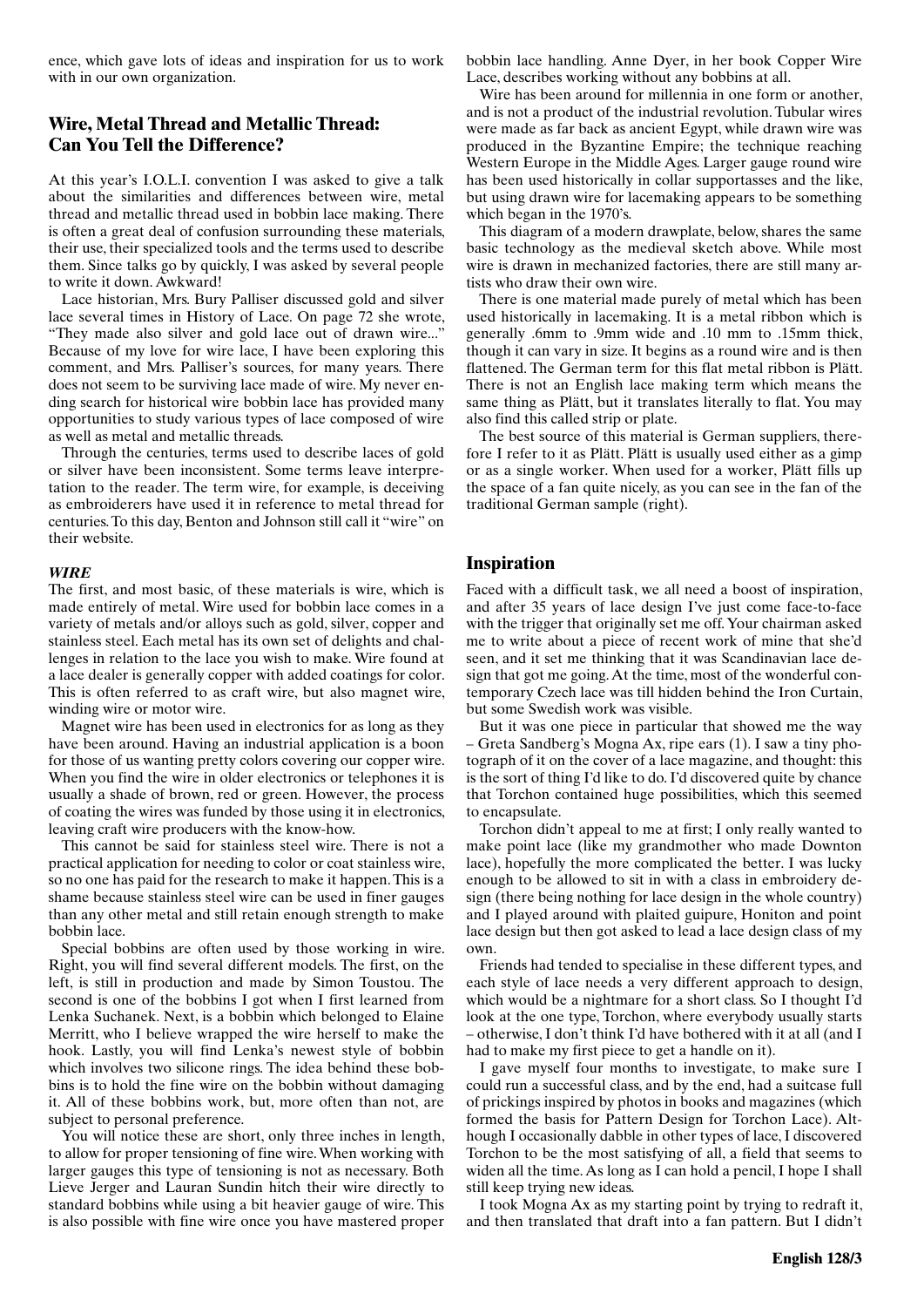pursue it because I was only copying someone else's idea, and I wanted to do my own. In addition, it asked questions about how the spikes should be made, that I could not answer from the tiny photograph.

However, over the years I've come to realise that this pattern could actually be available to buy, and as research for this article I did so, from Föreningen Svenska Spetsar via the internet. Perhaps if I could make it properly, I might be able to finish off the fan design and give it to you?

However, sadly I don't think that would be sensible – it turned out to be really complicated and I had to rely on the diagram (3). Although I learnt a huge amount from making it, pushing Torchon into a different dimension, anyone following in my footsteps would need to buy the original pattern, too.

Maybe if I'd had access to the original in the first place, my lace would have followed a different path? As it is, I've tried to use the simple, uncomplicated aspect that Torchon offers, and extend its capabilities – investigating new geometric patterns, its capacity for simple stylisation and for exploring abstraction, the ways we can use colour within the system it generates, and the range of threads and sizes in which we can make it.

Above all, I've tried to make it useful in the modern world. That started by extending its size and developing fluid grids that would allow me to make finished pieces – such as necklaces – in a short a time as possible, using standard Torchon technique but allowing colour and pattern to provide the main interest.

All my work at that stage was timed, at first reducing an A3 piece from three weeks to three days, latterly covering the same amount of ground in one minute (on a scarf) that it would have taken me an hour to do in point lace. But in more recent times, I've gone back to denser, slower, pieces that emphasise design or extempore work (making it up as I go along).

Putting a price on my work, as a member of my county craft guild, was like putting a gun to my head; how could I make work that someone could afford – or want – to buy? Two avenues seemed to beckon – wearable art such as scarves (4), or fine art to hang on the wall. The latter is about ideas, making with meaning – that has meant turning myself inside out, from a designer into an artist, taking courses available in my area, but mostly working and researching alone.

Above all, I've made a lot of work, always pushing the boundaries of what I felt capable both design-wise and as a lacemaker. I've tried all the coloured linen threads and yarns I've come across, at times spending all my available cash on it (my store covers the whole of one wall, culled from countries across Europe, although the favourite to which I often return is Bockens 16/2 weaving linen), as well as investigating textures in all types of yarn.

I love linen, as the most stable yarn I can push to its furthest limits, yet still get acceptable results, although also love silk, with its incomparable lustre, drape, softness and glowing colour which continually entice me when playing with scarf patterns. I've also commissioned new equipment, such as my 132cm pillow (5), and bought bobbins across Europe.

I keep pushing my design capabilities, but I'm also fascinated by what goes on inside a piece of lace when coloured threads bounce around each other, simple repeating patterns often generating complex colour systems which I can use to advantage. I try never to make anything which will not teach me something new and passed on as much as I could squeeze into Contemporary Lace for You.

My main stimulus comes from the life I lead, in Dorset on the South Coast of the UK. Now in my 60s, I prefer a quiet life with my husband, who walks twice a day to ease a back problem; so, so do I – and a few years ago I decided that the intimate knowledge this gives me of our local harbourside landscape could be used for a new body of work based on the natural patterns I enjoy as we pass by. I shall have an exhibition on this in 2018.

But alongside that, an exciting life has developed from the teaching that I've continued to find energising – I've never taught a course the same way twice. Although it is now coming to an end, it has taken me around the UK, to Switzerland and France, as well as Australia and several times to the US.

With a colleague, Denise Watts, who works as small and intricate (in horsehair and gold thread) as I do big and bold, I have also exhibited at lace festivals the length and breadth of Europe, including at Vamberk in the Czech Republic a number of times. Those I drove to, since there are always a number of wonderful outlying exhibitions to take in as well, but to the rest we fly.

I also belong to a national contemporary group, 98 Lace, and a local group, Bournemouth Arts Club, one of two textile artists with mainly painters, sculptors and printmakers, and it was a picnic with them which inspired Larmer Tree of Life (6). Heavy rain drove us into a picturesque building in this ornamental Dorset garden, and we ate lunch beneath some Ottoman tile panels (7) – these provided the final spark for a project I'd been considering using stylisation ideas garnered from textiles such as crochet (8) and cross-stitch embroidery (9) which also have to simplify designs to fit with grid systems. It rolls up nicely into my flight bag, so has flown with me to a number of countries.

I made it by adding and subtracting the extra colours needed for each flower, which meant constant winding of short lengths on new bobbins, and a total making time of 120 hours. Would anyone be prepared to pay for that? Probably not – when working to commission in the past, we agreed a reasonable price and then I tailored much coarser and quicker work to that. But I think I have different goals now.

Yes, I think it's important, in order to ensure lace has a future, to make economic pieces with strong artistic integrity, which will be the focus of my exhibition. But as I get older, the main question I pose is: who will come after me?

All my work has been aimed at discovering how far I could push my medium (and myself) so that the next generation could run further with it. But will they? I have seen some wonderful work, particularly from the young South African, Pierre Fouché, but he is rare.

I wish I could have met Greta Sandberg. When buying my pattern over the internet I discovered that FSS sold a couple of others of hers as well, including one called 'Tree of Life'. I believe strongly that our lace has to include expressive and symbolic content, a constant undercurrent in my own work. The symbolism contained in the Tree of Life is about continuity and knowledge, and I hope I am following in Greta's footsteps. *Jane Atkinson, www.contemporarylace.com*

# **Unveiling of the present to the royal couple's Golden Anniversary.**

The time had come to unveil the gift for Her Majesty Margrethe II and His Royal Highness Prince Henrik's Golden Anniversary on June 10th, 2017. It was an extraordinary exhibition of the royal lace for the members of Foreningen Knipling I Danmark which took part in our Annual Meeting. It was excitement until the last moment, as the exhibited items were hidden under a sheet, and the placemats were under glass in order to protect them. Our president, Lone Nielsen, started by telling about the association's idea and their work in the different phases of the project, as earlier described in Kniplebrevet. She gave thanks to all the competent lace makers for their great job with designing and working the individual patterns and for the diversity of all the pieces of lace.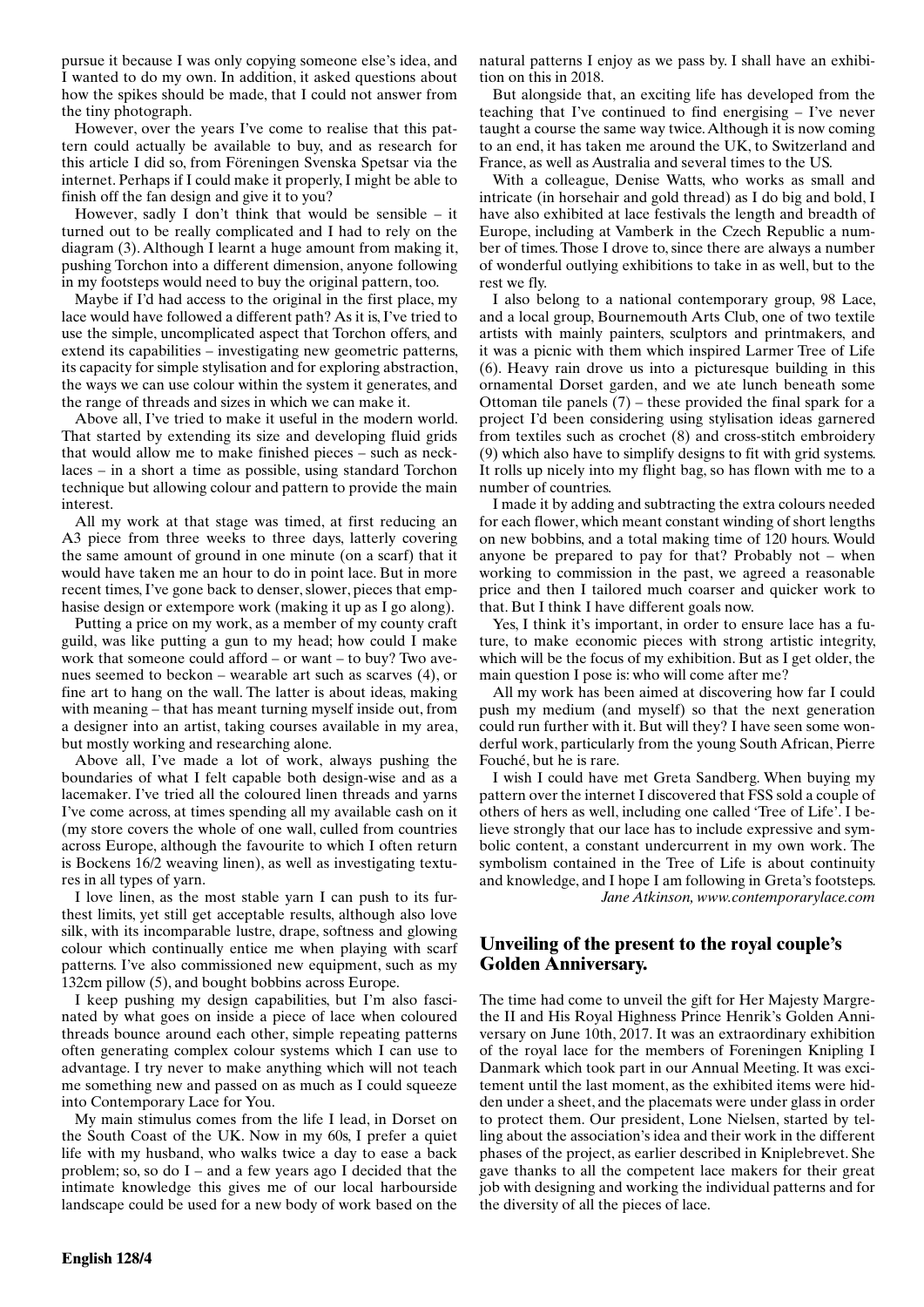The members of our association waited in great excitement for the unveiling of the lace, which happened short thereafter. The members of our association received the placemats with all the different lace pieces very positively. One could hear, oh, ih, how nice they are, and is it possible to get patterns of them all. And yes, they all will be published, 2 at a time in every Kniplebrevet in the next 2½ years. They are of various grades of difficulty. The chatting was also about techniques, and how on earth is this made and so on, between each other and with the board. Very many wanted to take pictures of the lace, as they are very pretty. The association had asked that no pictures should be taken, as Foreningen Knipling I Danmark wanted it to be a surprise for the Golden Anniversary couple. It was a great understanding for this. The royal lace was admired and looked at all day.

*By Sonja Andersen*

## **The talk on this year's General Meeting was given by Karen Trend Nissen.**

This was an incredible exciting lecture, which gave us a fantastic look into Karen's life with lace.

Her life has been far from boring.

Karen made handcrafts from the age of 4. She worked as an apprentice in a tailor shop for ladies attire. This company was also a purveyor to the Court. Some of the work they did was to move old lace from old dresses to new ones. This had to be done very carefully, in order not to get complains from the Court.

She managed, just 16 years old, to get complements from queen Alexandrine. She must have been proud.

Karen was once on an exhibition where somebody made lace. Her wrists were at the time very strained, and her thought was that she probably would be able to do this fine craft without straining her wrists. She signed up for an evening class and has made lace ever since.

Colored worksheets did not exist back then. One was shown and explained what to do, and the trick was to have a good memory. The prickings had holes only, no lines. "Isblomst" was Karen's first lace on her own. She later made "Vera" as a gift to queen Ingrid when she celebrated her 50 year anniversary as a Dane. Karen could not hear the sentence: "cannot be done", without finding it a challenge. No challenge was too big for Karen. An acknowledged lace maker, Johanne Nyrop Larsen, recognized this. She sent pictures to Karen with the note: "pricking and worksheet requested". Nyrup said to Karen short before she died: "You must never let go of the lace". Karen started to teach lace later on. She made colored worksheets for her lace patterns. Worksheets are for lace makers what sheets of music are for musicians.

At a point Karen was contacted by the publishing company Borgen. They were impressed by the fantastic fine work, which could be made with such simple tools.

They wished to publish a book, in which the craft was described in such a way that if it slept for 100 years, one would be able to relearn it just by reading the book.

The publishing company wanted 3000 books published. Karen found it to be far too many, and feared that the book would end up in the bargain shelf together with all the other books which were difficult to sell. This fear proved to be in vain. 20.000 copies of the book have been sold. Karen has published several books about lace.

She has also taught in the USA. A Danish lady, married in the USA, invited Karen to the States in order for her to teach Tønder lace. She went over there to teach three times.

Karen has for many years been in charge of the store, Karelly, in Horsens, lately together with her daughter, Susanne.

The business is recently taken over by Gunver Kold, Allingåbro. This does not mean that Karen is out of work. She has recently taken upon her the reconstruction of Katrine Thuesen's lace collection. The message from Katrine Thuesen said: "Make corners for the ones without corners. Make the corners nicer of the ones with corners". Karen has so far reconstructed 70 patterns.

Finland started a lace festival in 1980. One should be able to do the same in Denmark, and the Tønder festival was established. Karen suggested that they make a workshop for about 40 students on the first festival. It ended up with an enrollment of 442 on the first day, and 372 on the second day. They needed 16 teachers. Karen has since then always given classes right after the festival, and has always had participants both from inland and abroad.

Karen was also one of the lace makers to start a lace teacher education in Horsens together with Helene Schou and Hanne Sonne. Karen does not teach any more, but are in touch as adviser.

Karen finds that the classes for educating teachers are very special, as this task allows her to go more in depth with the lace. She also enjoys sharing her great knowledge with others.

Karen has had many wonderful experiences through her lace, and this has been of great help after the loss of her husband in 1998. Karen has promised that she holds on to lace as long as she can.

It was a fantastic talk, spiced with lots of good anecdotes, which could only be told by Karen.

## **Evening arrangement at the Annual Meeting 2017**

By Yvonne Nielsen

32 members were signed up for the common meal, beef with glazed pearl leek, green beans, potatoes and gravy. The dessert was ice layer cake with fruit sauce.

It was a pleasant summing all around the tables, and the spirits were high during the wonderful dinner. Many had chosen to end a long and nice day with a good meal.

15 people had signed up for the lace activity. Annette Nielsen was in charge of this, with good help from Charlotte.

The topic was tape lace with a Russian spider, as Russian tape lace is our topic of 2017. Many have questioned how to make the Russian spiders. The pattern is very usable, for ex. as a bookmark. It is published in Kniplebrevet no.127, so you might try it yourself.

The spirits were still high in spite of the long day behind us. During the workshop, the rest of us board members packed our things and divided it into the different cars so it could be brought back where it belonged. This is an always returning puzzle. We also had time to admire the active ladies, and had the opportunity to reflect over the day over a cup of coffee, tea and 3 different cookies.

The arrangement ended at 9:45 pm. and the car I was riding, drove by our venue in Nyborg in order to unload merchandize. The next stop was Bilka in Slagelse, where we three ladies said goodby to each other and went in each our direction.

It was, as usual, a very nice Annual Meeting, where one forgets all the work involved.

I hope to see you next year.

## **Lace fair in Hjallerup. By Annette Nielsen**

The lace festival was again held in Hjallerup Kulturhus on April 1st and 2nd.

For my part, this was the first time I had the pleasure to participate in this fair. I was all excited, as I before I went had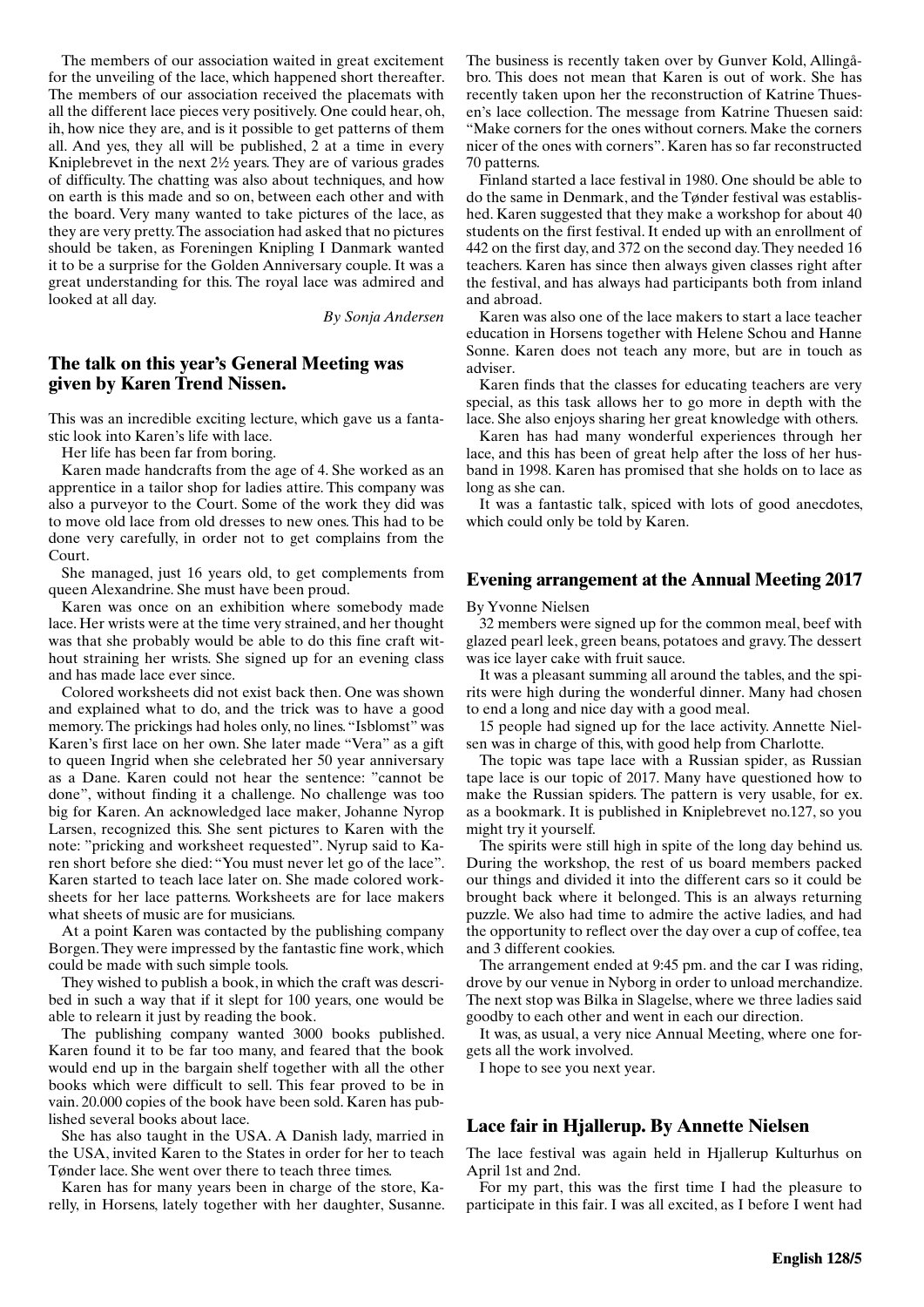heard a lot about it and that it was the coziest fair in Denmark. Would it meet my expectations? Was it worth the many hours on the road in order to get there (I live near Ribe)?

And, yes, it did indeed meet my expectations.

I found a very nice spirit of intimacy as soon as I stepped through the door on Friday. I felt like coming home to the "lace family".

This impression was straightened with the fact that the house is divided into many rooms, so that one had a feeling of visiting when going from room to room in order to say hello to stand holders.

This gave opportunity to many reunions and much chatting around the house.

Everybody was busy setting up their stands on Friday, and when time came to eat dinner, we all enjoyed each other's company over the nice food of Kulturhuset.

Saturday started with Peter Sørensen welcoming everybody with the wishes of a good fair. Time came to open the fair, and this gave opportunity to more reunions and more chatting. Funny that the vocal cords can cope with all this talking.

It was nice to talk with so many members, and also to enjoy new members, wanting to be part of our nice fellowship.

The fair was very well visited, especially on Saturday, and time flew by fast. We did not have the usual summing in our ears as we get when we for ex. have our stand in a sport facility, as we often do and where the noise level at times can be very high. This was due to the many small rooms. So it was pleasant also on this front.

Peter Sørensen had arranged a trip to a fish restaurant in Sæby on Saturday evening for us standholders, where we enjoyed the most delicate fish in the nicest company.

Saturday was a very intensive day, and both our eyes, ears and vocal cords needed rest when time came to say good night.

Sunday had less visitors, as usually on all fairs. But this fact did not make it less cozy. Also this day went by fast, both with new visitors to talk with, but also with many people we had already met on Saturday.

It was also time to visit the many nice exhibitions around the house. There were lots of things I would love to make, if only the time was there…….. this thought is probably known to all of us.

The fair was over at 4 pm. and Peter Sørensen thanked everybody for a good fair.

He told that there had been about 650 visitors over the week end, and that the next fair in Hjallerup will take place in 2020. We already look forward to that……

Time came to take down the stand and start on the long ride home from a wonderful week-end.

It was a very, very tired board member who returned home Sunday evening. But at the same time I was tanked up with positive energy from the togetherness with all the wonderful people I had met. It is nice to spend time together with others who share the joy of this beautiful hand craft, like I do myself.

# **June 9th, 2017 Amalienborg**

The big day finely arrived when Foreningen Knipling i Danmark was going to Amalienborg in order to present our beautiful present to Queen Margrethe and Prince Henrik in connection with the Royal Golden Anniversary.

We were all in all 12 people which met on Slotspladsen right before 12 noon in order first to see the change of the guard. That is always nice to observe.

After this, we all went over to Det Gule Palæ. A door opened and a call with a bell was given the room of the guard.

Another door opened and a man came out to us. Our president, Lone, and the rest of us greeted him, and our wonderful present was handed over to the man in the door. Thank you, he said and went back in. And that was it.

I was – to be honest – a bit disappointed. This was the first time I was so near the royalty, and I therefore felt an instantaneous big disappointment. We stood there for a moment in order to let the royal experience settle.

And fortunately – a lady named Annegrethe, came down the stairs, and asked if she could help us with something. We told her that we had just delivered a gift for the Royal Golden Anniversary. And, to our big surprise, she asked if we would like to come into the secretariat. THANK YOU for offering. We were allowed to take pictures there, and she asked for our present to be brought up so that it could be photographed on the desk where there also was a Royal monogram. The lady said that she knew that he Royal Pair was on their Ship, but not where the ship was located.

This was a good experience – thank you, Annegrethe.

Before entering det Gule Palæ, we wanted to take a picture of all of us with the beautiful present, so we asked the guard on duty if we could take a photo where he was included, and the answer was yes – we just had to be at least 2 meters away. So we all got busy with all our cameras. I believe that we all got our picture taken, but I think we also managed to take a group picture.

It was a very nice experience. Thanks for that.

Afterward we enjoyed a good lunch in good company in Café Horn in Nyhavn, Nygade 21.

I would like to say thank you to our board for being permitted to participate. It was a very good ending of the big work our board had put into the Royal project.

*Kirsten Brodersen*

# **The Golden Horns**

My name is Kirsten Brodersen. I come from Todsbøl near Tinglev in Sønderjylland and I am 68 years old.

My knowledge of lace started long time ago. The occasion was that a dear aunt was moving into a nursing home, and her house had to be cleared out and made ready for sale. My aunt was unmarried, and it became my duty to help her with it. In a drawer in one of two night stands in the attic, I found some mysterious rolls of 'hide' with holes in them. I did not know what it was, but my aunt could tell me that my grandmother's sister had made lace, and what I had found, was lace prickings. I could remember that I as a child had been playing with some funny 'pins' adorned with beads, but I could unfortunately not find any of these bobbins.

I thought that if they in olden times and with the light they had to work with then, could make such beautiful things, I also had to try if I could.

I therefore signed up for a winter class in 1982/83 in Tinglev. It was Astrid Bentin who taught me to make lace. Thank you, Astrid.

This resulted in 34 years with bobbins, patterns and yarn.

Participation of many weekend classes and forming of many good friendships has come out of all these years.

Tinne Hansen has been a great teacher for us in this area, and I therefore chose to participate when she started the teacher's education on Hovborg Kro. It was planed as weekly classes, and functioned very well.

I have taught lace for about 20 years.

Right now we are about 10-12 ladies, who make lace together every 14 days in Bolderslev Forsamlingshus.

We have in Aabenraa an old family farm – Michelsens Gård – where a baking day is hosted several times yearly and the public is invited into the old quarters. I enjoy participating with my lace pillow, and have many good chats with the visiting people.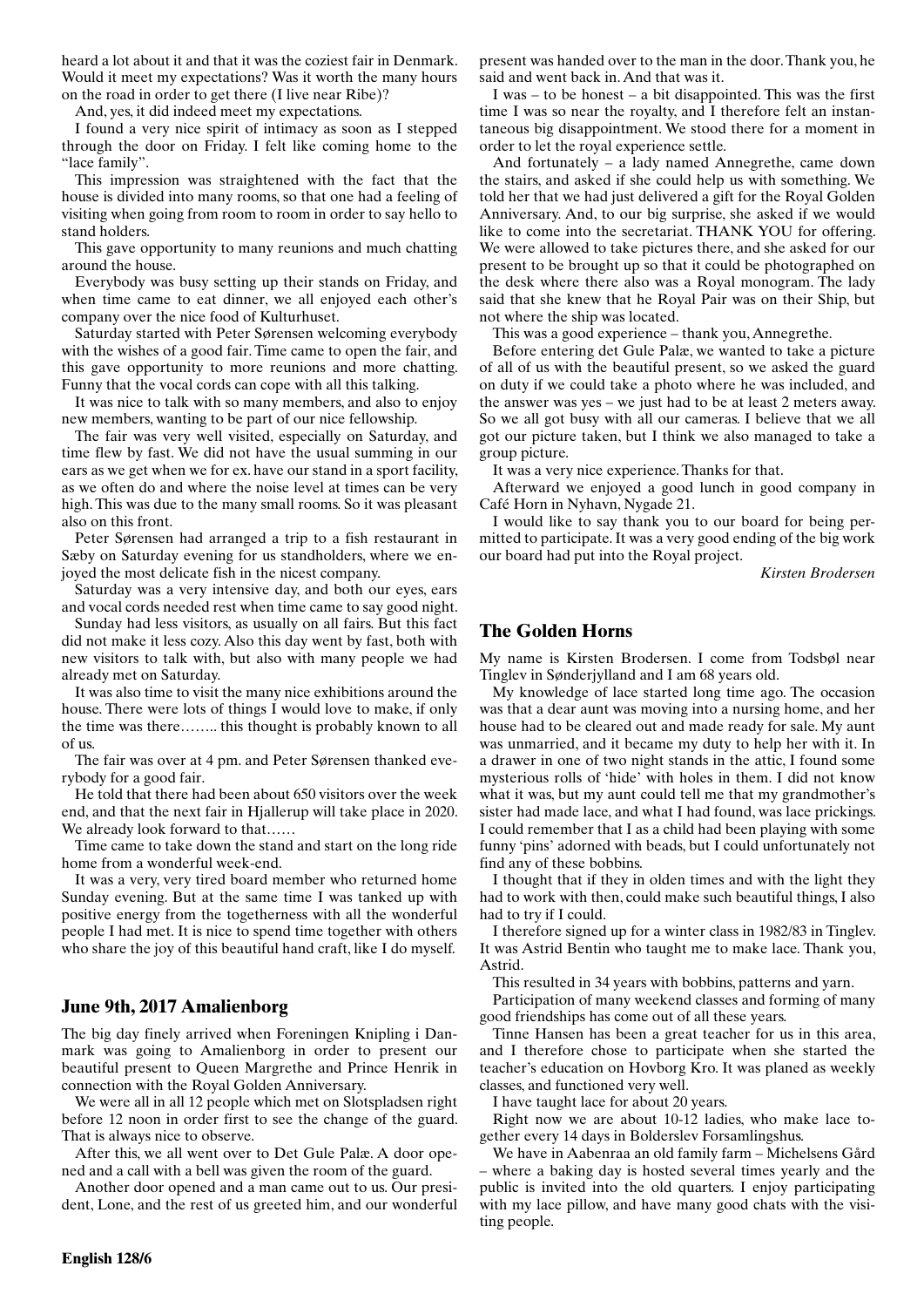I also participate in Aabenraa Kongelig Classic, which is a cooperation between Flensborg, Sønderborg and Aabenraa – maritime experiences for the whole family. Many old wind jammers take part in this event.

There are also Værfsdage on Kalvø. Many visitors of this event are also interested in hearing, learning and talking about lace making.

I have had many great experiences.

I was part of a team in 2012, which made lace for Mette Julie Bundgård-Nielsen. She had a big project going, called Simplicity. The finished results were shown on Kniplemessen in 2013.

Lotte Helle from Kerteminde asked me in 2014 to participate in the art project, FLOKKEN.

This turned out to be an enjoyable event and it was a very funny experience when all "the ladies" came lose in Kerteminde. It was 60 years ago in 2014 that the Amanda-figure came to Kerteminde, and the idea was, that she should be remembered. See Kniplebrevet no. 117.

Right now, in 2016, I work together with an artist, Karin Lind, in an exhibition on Aabenraa Castle. She calls it Forsvindingsnummer. (Disappearance). I have two pictures on display in that exhibition.

This was my little story about what two night stands and curiosity may lead to.

*Kirsten Brodersen*

*Big congratulations to the Royal Family from Sønderjylland.* I had no doubt at all when I was asked to participate. It did not take me long to decide that I wanted to try to make the Golden Horns.

First of all, the horns were found in Sønderjylland. Our queen is interested in archaeology, and the Royal Family is connected to the Castle of Schackenborg.

Secondly, I have a story about the Golden Horns. We should, in 3. Grade, not write a paper, but retell in writing what the teacher read out loud for us. The story our teacher read to us was about the Golden Horns, and we retold the story. My writing was the one which were read loud in front of the class, something I remember well. Queen Ingrid and Princess Margrethe visited our little town – Bolderslev – the same year in connection with Queen Ingrid's Charity Fond, which provided cloths etc. to the most needy families in our county. I was part of the choir which sang for the fine guests. This was also one of the big happenings in my world.

The girl - Kirsten Svendsdatter - was on July 13th, 1639 on her way to Tønder with her lace, when her foot hit something, which she thought was a tree root. The same thing happened the next week, and she found the long Golden Horn. The horn was brought to King Christian IV, and Kirsten was later rewarded with a skirt.

The other Golden Horn was found in 1734 by the peasant, Erik Lassen. He was rewarded 200 rix-dollars!

I have, since many years, everything after Kæthe From from Sønderborg in my possession. Kæthe was through many years a good friend of mine, and I learned very much from her. Kæthe came from the Tønder area, and had learned to make lace as a child. Her mother also made lace. Between all Kæthe's patterns was a handkerchief pattern of the Golden Horns. This was not a pattern made by Kæthe. I assume that she might have made lace for Meta Tønder, who had many ladies making lace for her. The pattern was designed by Henni Bruhn of Aabenraa. I saw it first in Tønder Museum, where I took a photo of it and its museum's number. Meta Tønder might have had connection to Henni Bruhn, but I do not know.

I do not know how to make drawings on the computer, but I thank Sonja Andersen from Foreningen Knipling i Danmark very much for the big job she did by making the pattern drawing for me on the computer.

I made many samples in order to find the best way to make

the Golden Horns. First I made samples of the horns only, then I found out how and how wide to make the edge, and after many tries, I finely made the first big piece of lace. My husband also gave his input, and things were also changed during the work.

It has been a big pleasure for me to participate in Foreningen knipling I Danmark's big project, and I thank you for giving me this opportunity.

I hope some of you will have pleasure in trying to make the Golden Horns.

> *Kirsten Brodersen Fausbølvej 3, Todsbøl . 6360 Tinglev*

# **TORCHON**

Torchon must be the technique best known to lace makers in Denmark. As beginners, it is mostly a simple lace in Tochon or a simple tape lace with which we start up.

Torchon is a continuing thread type of lace, which means that the threads are in use all the way through the lace. Pairs may be added or taken out according to the width of the piece.

Torchen lace is often symmetric with geometric figures. A pattern sequence is often worked several times and enhances the symmetry.

The figures are often worked in half- or wholestitch. Gimp may be used around the figures in order to enhance these.

Scalloped edges are often in use on table cloths, runners, aso. A sewing edge is often used if the piece of lace is meant to be mounted on cloth.

Torchen lace was traditionally worked in linen- or cottonthread, but all kinds of thread is allowed today.It may be worked with for ex. metal thread, bike tubes, knitting yarn and paper yarn. The lace is made from the finest to the coarsest thread.

There are many different grounds within the Torchon technique, and this gives big diversity when designing the lace. Spiders and tallies give life to the lace.

The technique is good for many purposes. I can on top of my head mention tablecloths, runners, doilies, insertions and clothing as some of the possibilities.

# **The Golden Horns by Kirsten Brodersen**

The placemat is designed for Her Majesty Queen Margrethe 2. and His Royal Highness Prince Henrik' s Golden Anniversary on June 10th, 2017.

Idea, design and execution: Kirsten Brodersen,

Materials:64 pairs of Bockens linen thread 60/2 and 2 pairs of gimp thread 35/2.

Start: set up with 12 open pairs in the edge and the remaining pairs are added on the inside of the lace until the width is right. See worksheet.

Technique: The ground is worked in rose ground and tallies with a sewing edge on the outside. When starting the 1. golden horn, a gimp pair is added which follows the horn's edge.

The red line shows the transversal lines in the golden horns, which are embroidered on after finishing the lace. Use thread no.35/2. Mark the placement for the transversal ribs with colored thread as you go. The marked twists continue throughout the work.

Finishing off: The pairs are taken out according to how they are set in. Finish off in a straight line. The best way is to plait the pairs behind the lace and fasten them by sewing them to the back of the lace with a thinner linen thread than used in the lace. You may also use other solutions to finish it off.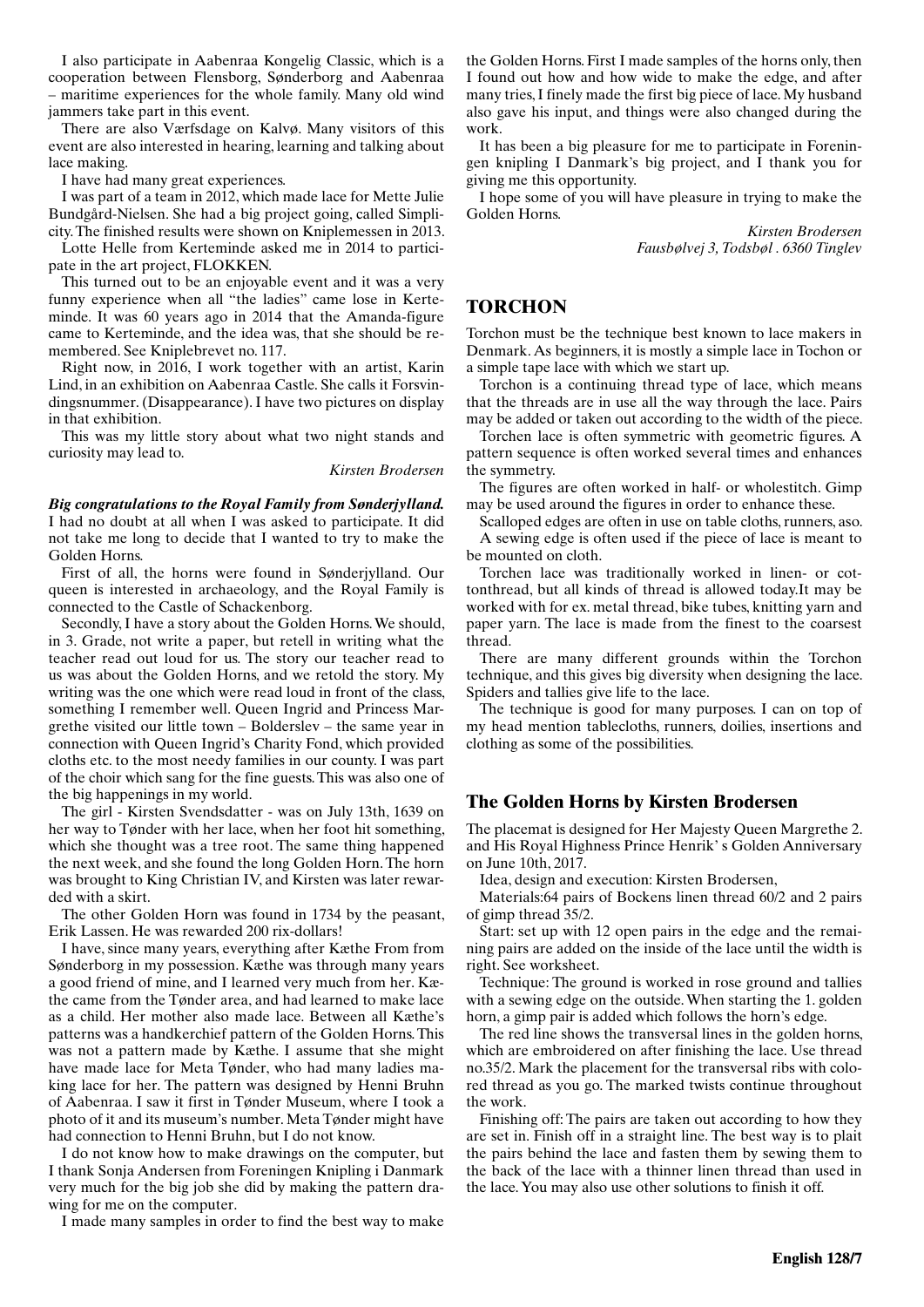## **Christmas table cloth with star**

Idea and design: Anette Thomsen, Odder

Execution: Ella Pedersen, Hadsund

Materials: 52 pairs of linen thread 60/2. Set up with closed pairs.

Start where you find it best. The spiders are worked according to fig. 1.

The marked twists continue throughout the work.

Finishing off: By magical threads, by sewing the end into the lace or by any other way.

## **Play with modern grounds**

Idea, design and execution: Knipling i Danmark.

We will bring part 3 of 6 of the annual competition from 2014 in the next 6 publications of Kniplebrevet

The idea with Årskonkurrancen (The annual competition) in 2014 was to explore what happens when the pricking changes. We also like to present for you some new grounds and give you the possibility to play around with different thicknesses of thread/materials and what this does to the lace.

Materials: All the 6 bands have prickings for thread no.60/2 and one HAS TO use 1-2 pairs or 2-4 bobbins in a thread/ material of your choice. It can be anything from metal-thread, fishing line, knitting yarn etc. The 6 bands may differ in the choice of threads. The 6 bands are mounted on a free frame, with composition of your own choice. The frame has no set measurements. Kniplebrevet also brings a pricking for setting up and finishing off, so that the bands can be used separately.

Challenge no. 3 uses 22 pairs (see worksheet). You may combine your bands as you please. If you prefer a band with a diagonal start, set up along the diagonal line on the pricking. If you plan to have the lace in a free frame, the lace has to be set up in a straight line so that it has the right width from the beginning. See how the straight set up is done on the bottom of the pricking.

# **Candle 1**

Idea, design and execution: Inge Lise Jensen, Guldborg

Materials: 33 pairs of Goldschild with the green label No. 30/3=Nel 50/3, matching 35/2 – 40/2. Fits a candle of 7,5 cm in diameter and 12,5 cm long. 2,75 m. on each bobbin is used for the workers of the linen edge and 0,45 m. for each bobbin of the passives. The remaining 27 pairs use 0,65 m. on each bobbin.

Start: Straight setting up. See where the pairs are set up on worksheet. The whole pricking is worked in order for the lace to fit the candle.

Finishing off: by magical threads, by tying off or by sewing it together in a ring.

## **Candle 2**

Idea, design and execution: Inge Lise Jensen, Guldborg

Materials: 33 pairs of Goldschild with the green label No. 30/3=Nel 50/3, matching 35/2 – 40/2. Fits a candle of 7,5 cm in diameter and 12,5 cm long.

Amounts of thread used: 2,50 m. on each bobbin is used for the workers of the linen band and 0,45 m. for each bobbin of the 4 passive pairs. The remaining 28 pairs use 0,65 m. on each bobbin.

Start: Straight setting up. See where the pairs are set up on worksheet. The whole pricking is worked in order for the lace to fit the candle.

Finishing off: by magical threads, by tying off or by sewing it together in a ring.

## **Correctiom to Kniplebrevet 127 e**

It has been brought to our attention that picture does not matchthe pricking and worksheet. The worksheet and pricking can without difficulty be used for making the lace. We herewith give you the right worksheet and pricking for the picture published in Kniplebrevet 127e.

### *Doily 2*

Idea, design and execution: Mona Nøhr, Nordborg

Mona has gotten the idea to make 12 different doilies by reusing the frame of one piece of lace. Mona has played around with the pattern and made as many different fillings as she was able to do. We will continually bring all of them in Kniplebrevet. It would be a challenge to play around with lace patterns.

Materials: 25 pairs of 35/2 linen thread.

Start the way you prefer. The marked twists apply for the whole lace.

Finish: The best way is with help of magic threads. Or finish off the way you prefer for this piece of lace.

### **Russian tape lace. Part. 3**

8 pairs with linen 70/2 or DMC Special no 80, Venus 80 or Lizbeth 80, and 1 pair with Reflecta metallic.

Start with 5 pairs and the metallic pair at the top of one of the antennas. While working into the body, add three more pairs. In the upper wing there will be two worker pairs when it divides into two tapes, The inner side, narrower tape, is worked in whole stich, The outer side, the wider tape, has two whole stitches on the outside of this part the tape, the metallic thread is worked in cloth stich and the inner other passive pair is worked in half stitch.

In the bottom wing one sees a Russian spider worked around the center of the plaits in the middle. See drawing 1 for the working direction of the plaits.

#### *The Russian spider*

The Russian spider with one thread

Work the plaits normally. The plaits that reach the center the last time is connecting the other plaits with a sewing. Use the two middle threads of the plaits to make the sewing.

Make a cloth stitch with the two pairs of the plaits. See drawing 2.

The second thread on the left is the thread that makes the spider. This is done as follows:

Sew the thread that is the one that makes the spider under the first plait on the left and pull the bobbin through the loop. Pull the thread to the center. \* Than sew the thread under the next plait on the left. Pull the thread to center\*. Repeat from \* to \* until the spider is big enough. Sew around the three threads of the left plaits of the filling as if they were a plait. Finish with a sewing around the three threads of the plait. Work the last of the plait until the plait reaches the tape. See drawing 3.

#### *The Russian spider with two threads:*

After the plait is sewn at the center the two pairs of the plait make a cloth stitch. The left-hand pair is used to make the spider. This is done as follows: Sew the right-hand thread of the pair under the first plait and pull the other bobbin through the loop, Pull the pair to the center. \*Than sew the right-hand thread of the pair under the next plait and pull the other bobbin through the loop. Pull the pair to the center\*. Repeat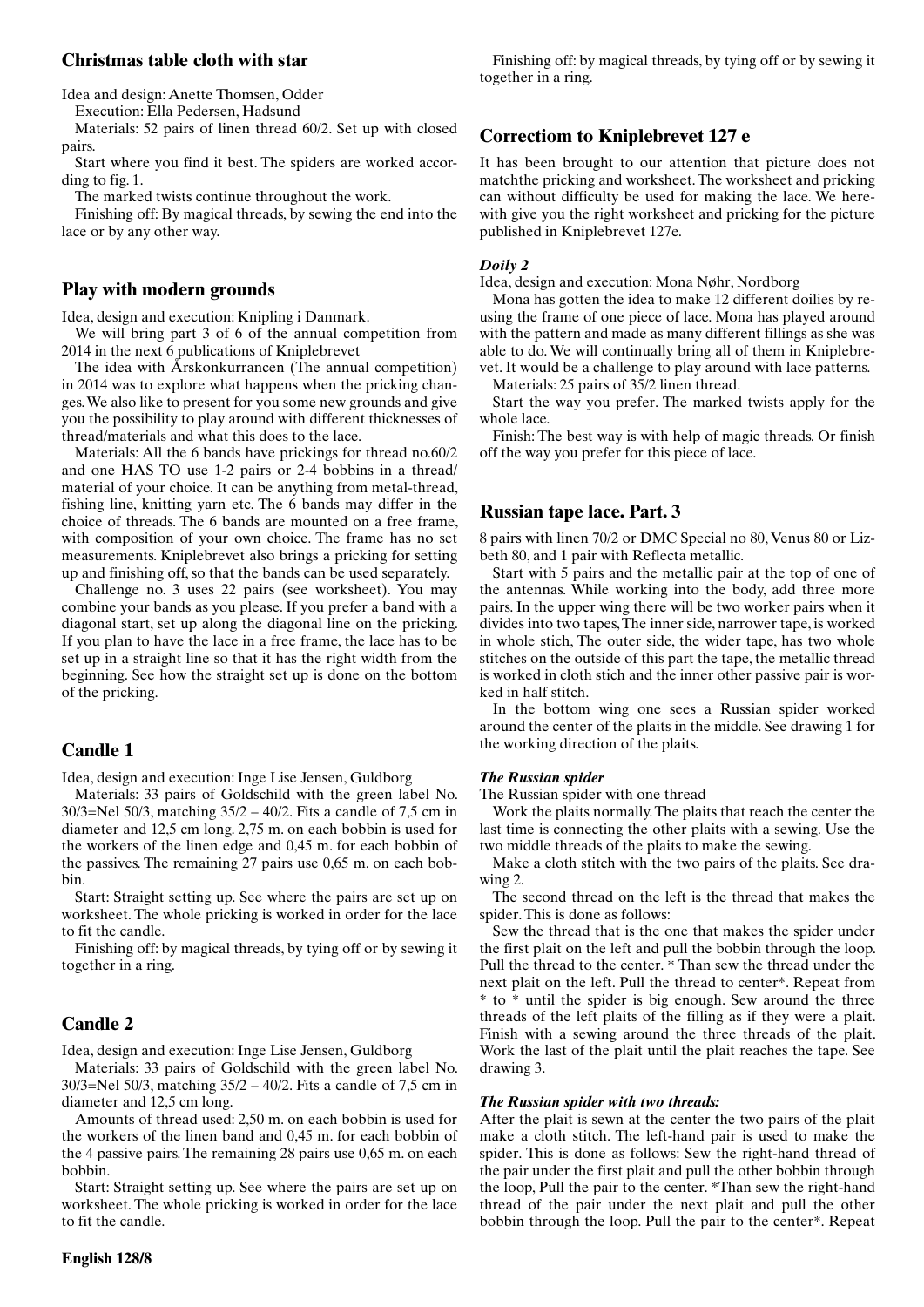from \* to \* until the spider is big enough. Finish with a sewing around the two threads of the last plait of the filling as if they were a plait. Finish with a sewing around the two threads of the plait. Work the last part of the plait until the plait reaches the tape or another part in the lace. See drawing 4.

## **GHOST**

Idea, design and execution: Annette Nielsen, Jernved

Materials: 16 pairs of linen thread no.40/2, and may be some black thread for embroidering of eyes.

Setting up: Start by placing 3 pairs around the pin, according to the worksheet and pricking, and add pairs as indicated.

Work the lace after the drawing with a sewing edge on each side and half stitch in the middle.

Finishing off: Finish working the ghost and tie off the two outermost pairs around the pin on each side. Place a pin in each pin mark on the bottom of the lace and the rest of the pairs are tied off around these, 2 pairs around each pin.

Cut the threads off a little uneven, and starch the ghost well before taking it off the pillow. Add a thread for hanging.

Eyes (and perhaps a mouth) may be embroidered on or "rolling eyes" can be glued on.

HAVE FUN!

## **Honfleur lace**

Idea, design and execution: Chantal Hervieux, France

Original worksheets: Chantal Hervieux

Workdescription and altered worksheets: Marianne Nielsen The work descriptions are worked out from the original French material, the pricking and pictures of the lace. We take reservations for errors and flaws, as the lace is not worked again following the revised material. Try it out and enjoy this French challenge.

Materials: The wide part of lace: About 66 pairs of Bockens linen thread 60/2. The narrow edge of the lace for top and bottom: 8 pairs of Bockens linen thread 60/2. Several pairs of gimp: For ex. 18/3. Often are only very short pieces of gimp necessary for the small figures in the lace. If there are too few pairs, add some so that the lace can be worked.

Set up: The inside of the wide lace piece is started straight under the edge with about 60 pairs for the big piece and 6 pairs for the edge.2 pairs are put on each pin and between is a support pin placed for a pair for the passive pair going all the way through the lace. See figure A.

The Chantilly ground is worked in half stitch and the pair goes around the pin on the edge on the left side as shown in figure A. The right side of the edge is worked in linen stitch. It is no worksheet for the corner and the photos are not very sharp. I suggest that you start the corner as pointed as possible.

Several different figures and patterns occur in the lace, and each of them has a drawing on the worksheet. The big figure is put together from smaller elements, each shown separate on the worksheet.

The small edge at the top and bottom is worked with 8 pairs of thread and sewn in as you go. Set up in the corner by hocking thepairs on. Work the lace according to pattern to the right outer edge of the wide lace piece.

Finishing off: The wide piece may be finished with magical threads or the thread ends can be sewn into the lace after closing around the pin. The wide piece has to be finished before the edge can be added.

The monogram has no worksheet, andwe have not tried it out, so you have to do your best.

The lace is mounted to linen cloth with 12 threads per cm. Have fun!

PS: Figure B shows the Chantilly ground in whole stitch, as the original Chantilly ground is and where the lace is worked in thin thread.

# **Technique:**

Honfleur is originally worked in thin linen thread.

Chantilly ground is made in whole-stitch and contains vertically running passives, also worked in whole-stitch.

It had however been decided that the lace made for the Golden Anniversary gift, had to be worked in 60/2, and the Chantilly ground in this particular piece of lace has therefore been changed and worked in half-stitch, as 60/2 is too thick for the usual Chantilly ground. All the grounds of the worksheets for this lace is therefore marked as half-stitches. Thus, the ground appears lighter without loosing the character of the Chantilly ground.

The ends of the gimps are placed along the pattern/figure or may "hang" down into the lace. This depends upon each pattern. There are two types of colored drawings for this Honfleur lace piece. They are the original drawings from the designer and matching drawings, which Foreningen Knipling i Danmark with permission has redesigned according to the traditional Danish worksheets. You can in the original drawings follow each pair's way through the lace, as they have different colors. This is marked only with half-stitch or linen-stitch in the Danish version. The gimps are passed as usual with a twist before and after the gimp.

There are worksheets for each figure and for the edge. You can therefore try out the Honfleur technique by making parts of the original pricking for The Royal Project. There is no worksheet for the whole piece of lace or the initials.

If you would like to pursue the Honfleur technique, the book "Dentelles Normandes, Honfleur et Vire" by Claudette and Michel Bouvot can be highly recommended. The book is written in French, but the worksheets for the lace is in color and not hard to understand. The book is reviewed in Kniplebrevet no. 125 and may be studied on the location of Knipling i Danmark.

# **Strip of Honfleur lace**

made by Chantal Hervieux for Denmark

I have chosen the Honfleur lace technique to make my strip of lace because it is typically French since it was done only in this small town of Normandy. Moreover the type of thread used at the time was linen thread like the one I have opted for here.

Honfleur is a touristy little fishing port located in Calvados at the mouth of the Seine river. It is particularly famous with painters. G. Courbet, C. Corot, J-F Millet and of course the impressionist painters E. Boudin, who was born in Honfleur, and C. Monet were among them. The pointillist artists P. Signac and G. Seurat were also very fond of the place, and so were R. Dufy and A. Hambourg more recently. English painters like W. Turner and J-B Jongkind have chosen to paint in Honfleur as well.

Honfleur is also renowned in the world of lace making for its special type of lace. Fair enough, it is less famous than other Norman ones like the Blonde de Caen, the Chantilly-Bayeux lace, the Polychrome of Courseulles or Alençon lace or Argentan's (the two latter ones being needle lace contrary to the others which are made with bobbins). However it was a flourishing trading place in the 18th and 19th century.

Honfleur lace was made in narrow strips which were not wider than 8 cm. They were then sawn on napkins or handkerchiefs. They were particularly used as ornament on headpieces. Some of them are displayed at the Vieux-Honfleur museum.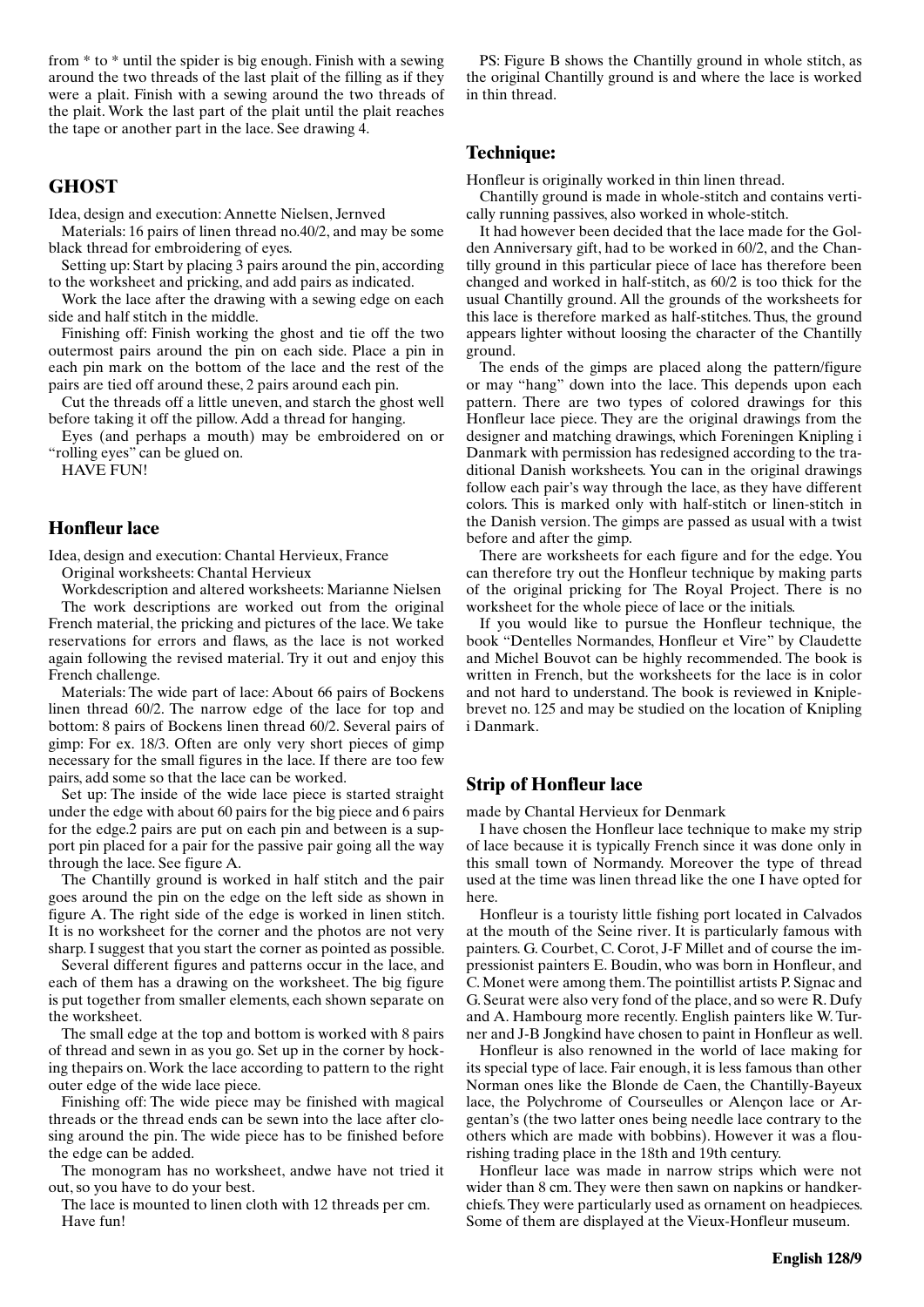This type of lace is made of uncut threads with a Chantilly ground (Chantilly grond). The designs are simple and made in canvas stitch without pins at the edge of the fillings. As the strips were gathered at the edge of the headpieces, it was unnecessary to create very elaborate designs.

Its real specificity lies in the "top-under" technique of the bobbins. A pair goes in the filling, the gimp crosses and turns (CT), then the inner canvas is made with a TCT and not a CTC as it is normally done by alternating top-under. If the pair gets out of the filling, the gimp TC, and not CT. When the pair gets out of the filling, it is twisted to continue the work in Chantilly ground. At the end of the filling, the gimps go through the outside pairs and are tightened as high as possible to block them and cut them when the work is finished.

To make the strip, I had to alter somewhat the Chantilly ground as the thread that I had to utilize was too thick to make a Honfleur lace, should I have wished to follow the tradition scrupulously. I decided to simplify the Chantilly ground by making it with a simple stitch and not a double one. It means that the pairs do a "CT pin" instead of a "CTCT pin". The ground is lighter but it still keeps the specificity of a Chantilly ground with twice as many pairs of bobbins and a passive pair worked between each pin. I have chosen some typical motifs and I have added the initials of the royal couple M and H.

I started lace making in 1998 with Claudette Bouvot, the lace teacher of the association DBCC "Dentelle Blonde de Caen et Courseulles". I developed and instant passion for it and progress came so fast that I was able to learn the Polychrome of Courseulles only two years later. This silk lace is very thin and it is really exciting to make. You also need to play with the colours, to harmonize them and find the perfect mix of silk threads which will enable you to reach the desired colour.

I have been vice-president of the DBCC since 2003. I am also a lace teacher together with Claudette. I have participated in the writing of two books on the Polychrome of Courseulles (Symphony in Lace) and on fans (Fans in Normandy Lace) with Claudette and Michel Bouvot. I have also helped Claudette in her research on the Honfleur lace technique by studying old samples. I have made a good number of pieces of lace which are shown in the book "Normandy lace of Honfleur and Vire" written by C. and M. Bouvet and published by C. Corlet.

# **Fire and Flame**

Was the theme for the competition at The German Lace Congress this year.

Fire and flame can be interpreted in many different ways, as was clearly seen in the many different interpretations, sent in over the same theme.

Some of the interpretations were:

- fire, giving warmth and light

- may also express feelings, like go through fire for somebody

- power of nature which destroys or wipes out

Some even meant that it could be transferred to us lace makers, often burning for our passion, lace making, and that we often have more than one iron in the forge.

29 lace pieces were sent in, 24 from Germany, 2 from Switzerland, 1 from Finland and 1 from Austria.

### *The first prize went to Katrin Mauersberger for The Firebird.* Katrin got her inspiration from a ballet with the same name.

The jury chose this piece because of the choice of colors, and the color's combinations, the contrast between dense and dispersed parts, wide and narrow bands, which at the same time gives an impressive, dynamic power and liveliness.

### *The second prize went to Karin Rothenstein for Lava.*

Her inspiration came from pictures of volcanic outbursts. The different flow directions and structures impressed her, and it was a challenge for her to make it in lace.

The jury feltthat the use of colors was important. It was the dominating contrast between light and dark, cold and hot, the structure of the growing cold lava, which seems visible. The glow of lava, its burning, destructive power makes that one almost feels the heat. It is creative in idea and execution.

### *The third prize went to Esther Bachmann for The Fireball.*

Esther was inspired by the many shooting stars, which she had seen in 2016.

The jury's choice of this piece was among others the three -dimensional effect, even though the lace piece is flat. The middle of the ball is made in light colors, the outermost edge and the point are made thicker in darker colors, which makes the ball glow from within.

The ball's edges run out in small flames,all made differently. The arrangement of the flames gives a dynamic fireball, flying through the room.

### *A people's favorite was also chosen among the submitted pieces. The choice fell on The Firebird by Margit Müller.*

Margit says that the Firebird is a fantastic mysterious creature from the Slavic mythology. It is portrayed as a glowing body. The single burning feathers give warmth, energy and happiness to mankind.

The library of Foreningen Knipling I Danmark has the book "Fire and Flame", which contains pictures of all the works submitted to the competition. Fantastic and creative ideas. I am convinced that the jury must have had a difficult task. It must have been hard to choose the winners.

## *Erzgebirgische Point de Lille-Spitzen*

Mit ausgearbeiteten Ecken

By Erdmute Wesenberg

Published by Deutscher Klöppelverband e. V.

ISBN: 978-3-934210-50-9

Prize: 48 €

Language: German

May be purchased through www.deutscher-kloeppelverband.de by mail or by phone.

This is a book for you if you like Tønder lace, and it is enjoyable even if you do not speak German.

The book contains reconstructions from pattern books from the time period 1834-1846. It belongs to the Erzgebirge Museum, which is one of 3 museums in Annaberg-Buchholz. The reconstructions are in net ground. The thread is Egyptian Cotton 120/2, and they suggest the use of linen thread no.80/2 or 60/2 for gimps.

The book is built up with explanations of symbols, and thereafter explanations on which thread to use. There are many pages with details and drawings, which makes it easy to understand even without knowledge of the German language. It is also a chapter telling how to construct corners. The book contains a couple of small samples, where one can work a little corner in lace, and also try to work with a gimp. You are eased into the technique.

The reconstructed patterns start on page 50. For every pattern there is a picture of the finished, mounted piece. It is a pricking and a drawing with setting up and finishing off so one knows how to connect the frame. The worksheets are in colors. The book contains 21 patterns, as different variations are made of one of the patterns. The pattern section starts with easy patterns and the difficulty of these increases gradually. The patterns using gimp, also have a black/white drawing showing how the gimp goes.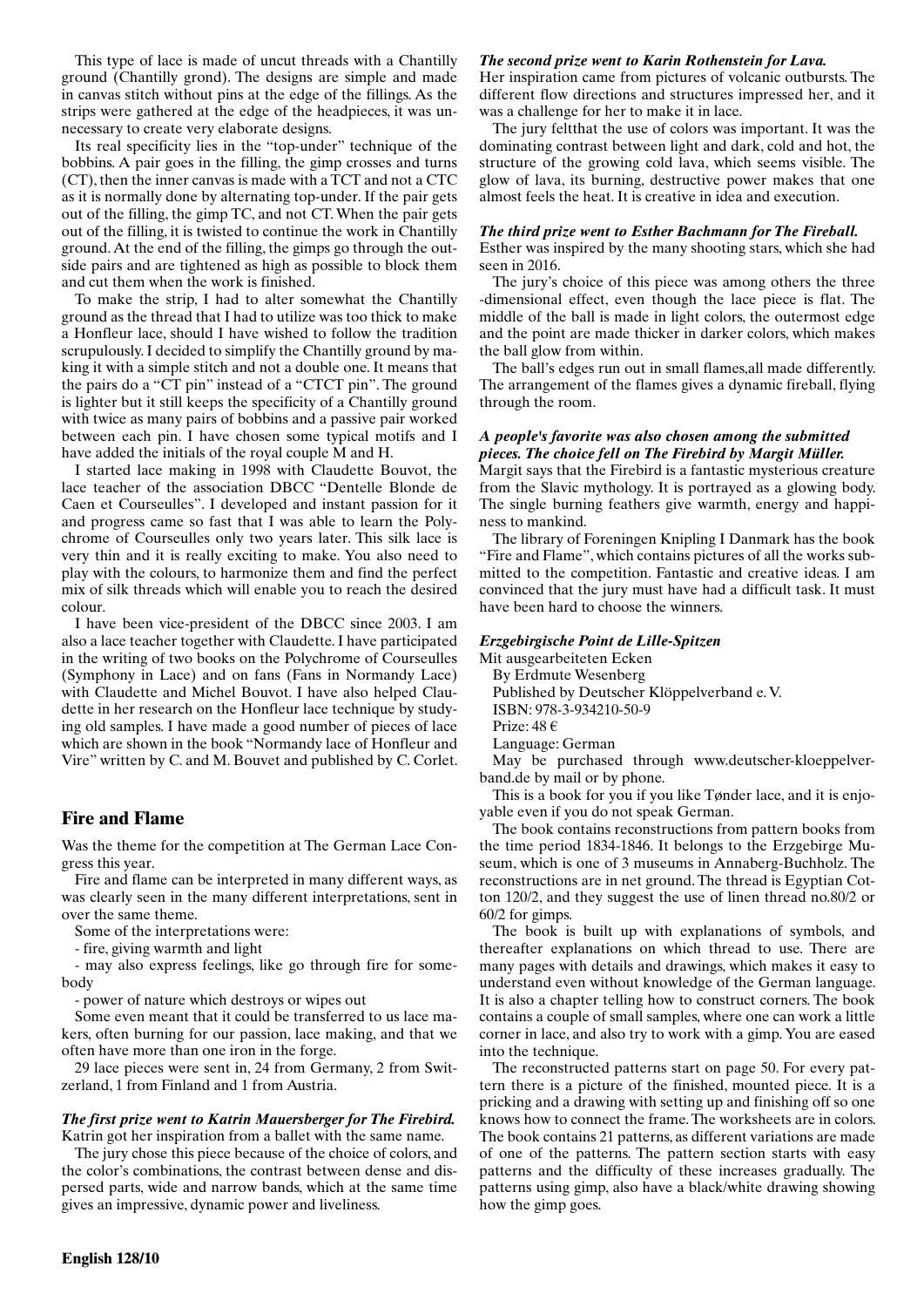This is a very good, thoroughly worked book, which I would like to have in my bookshelf myself.

*Reviewed by Yvonne Nielsen*

### *Perfect Lace technique*

By Jana Novak

ISBN 978-87-90277-24-6 Prize: 28 €

Language: English, German, Danish and Czech.

May be purchased by Jana Novak. Lace Design. Lada.martakova@seznam.cz

Jana Novak starts in the preface to tell that this is the first book of many, where she takes up questions and problems with lace techniques, which she has heard about through the many years of working with and teaching lace.

Jana Novak gives us in this first book 44 different possibilities on how to start and finish off a lace project in order to make it invisible.

Jana Novak wants to lead us into her symbols, a system further developed from the Belgian color system.

The book starts with an overview over the worksheet's symbols. It would be a good idea to have a copy of this handy when Jana Novak with help of drawings, symbols and explanations tells us how to set up and finish off. It is a good book to have on hand.

Page 59 gives us a biography of Jana Novak. The following pages have pictures, showing effects of color, structure, thread and techniques. It also tells us a little about thread and what is important to know about the different types of yarn.

I can really recommend this book and I already look forward to the next book in the series.

*The book is reviewed by Yvonne Nielsen*

### *Leni Matthaei Spitzen in der Sammelung des Deutschen Klöppelverbandes*

Language: German

Publisher: Deutscher Klöppelverband e. V. ISBN 978-3-9344210-51-6

Price: 48 €

Pages:  $184 + CD$  containing the 52 patterns, which may be printed out.

This book contains the collection of Leni Matthaei's existing pieces of lace, belonging to Deutsher Klöppelverband. No patterns exist to Leni Matthaei's original lace.

There are many different articles about Leni's lace and the different techniques she has used through her life of lace making.

There are patterns in the book, where one has worked with different techniques and aspects of Leni's lace techniques. The patterns in the book are new designs and aims at the lace maker interested in free hand lace, and who would like to work with Leni's technique within special fields. One can work independently by using the line- drawings, which are the prickings. There are worksheets for some of the patterns. It is inspiring to see, how the problems have been solved in the workshops, which are the background for the 52 patterns in the book. It is really a good book for lace makers, wishing to work with this form for lace.

*By Sonja Anderson*

#### *Kongressmappe*

Wangen im Allgäu 2017

35. Klöppelspitzen-Kongress

Language: German

Publisher: Deutscher Klöppelverband e.V.

Price: 25  $\epsilon$ 

The congress folder from Wangen contains many different techniques, like Point de Lille, Schneeberger, Flanders, Mailänder, Cluny, Bruges Blumwerk, Torchon, Chrysanthe and free lace. The congress folder contains 31 different lace patterns in

the techniques mentioned above. The different patterns are Christmas motives like stars and hearts, other patterns are small doilies, bookmarks and in Bruges Blumwork there are 3D-flowers. There are also modern lace and a necklace. The congress folder shows much diversity when it comes to lace techniques. The folder is exciting and challenging for the lace maker, who wants to try out different techniques. You can try them all with this folder.

*By Sonja Andersen*

## **I was asked if I would like to make an alter cloth to Hanbjerg Church.**

My answer was yes.

I found 7-8 different patterns, from which the church board could make a choice.

The board unanimous chose this pattern, Faith, Hope and Love.

I had found the pattern in a book by Eeva-Liisa Kortelahti.

The edge was not very wide, so AnnieRinggård from Mogenstrup helped me to add on the plaited part on the top.

It had to be wide enough to hide a black oak-beam placed on the top of the stones.

The edge is worked in 50/3 in order to have a coarse appearance suitable for the alter.

The church board took care of the mounting on the cloth, as agreed upon beforehand.

I have used about 600 hours from start to finish and the edge is 3,5 meter long.

The altercloth was consecrated on 2. Easter day, and the church had also been renovated on the outside.

Attached are some pictures.

Sincerely

*Anni Fomsgård Holstebrovej 29 . 7830 Vinderup*

## **The largest lace in the world**

By Gunver Kold Jensen

Tråden – Karelly Kniple Service Aps

To travel is to live, and Portugal – especially the town Porto and the Douro-valley, are an experience worth travelling for. It is, besides being the centre of port vine, also the place where Portuguese lace has its epicenter.

In the town Vila do Conde (The city of Lace Making), which is situated only 27 km. north of Porto, can the largest lace in the world be seen. It is made of 53,263 m. thread, weighs 8 kg and is put together from 437 squares, each measuring 30x30 cm. 136 lace makers have participated in the making of the lace.

The big piece of lace is exhibited in the town's lace museum, which also houses the town's lace school. Besides this big lace piece, are also many traditional lace pieces, like bridal gowns, on display.

http://www.museudeviladoconde.org.pt

Vila do Conde is easiest reached by metro, which goes directly from Porto.

Visitors will be charmed by the authentic medieval town centre, with its busy Friday marked, the busy fish harbor and the golden sandy beaches, perfect for family vacations. The town's most important cause for its fame is its lace industry. The old trade is kept alive from generation to generation by the lace school "Escola de Rendas". Part of the school is, as mentioned before, also a fascinating lace museum, and truly worth visiting. Lace can in general be found all over the area, and become pretty gifts and unique souvenirs. We could perhaps learn how to appreciate our Danish lace as much as they